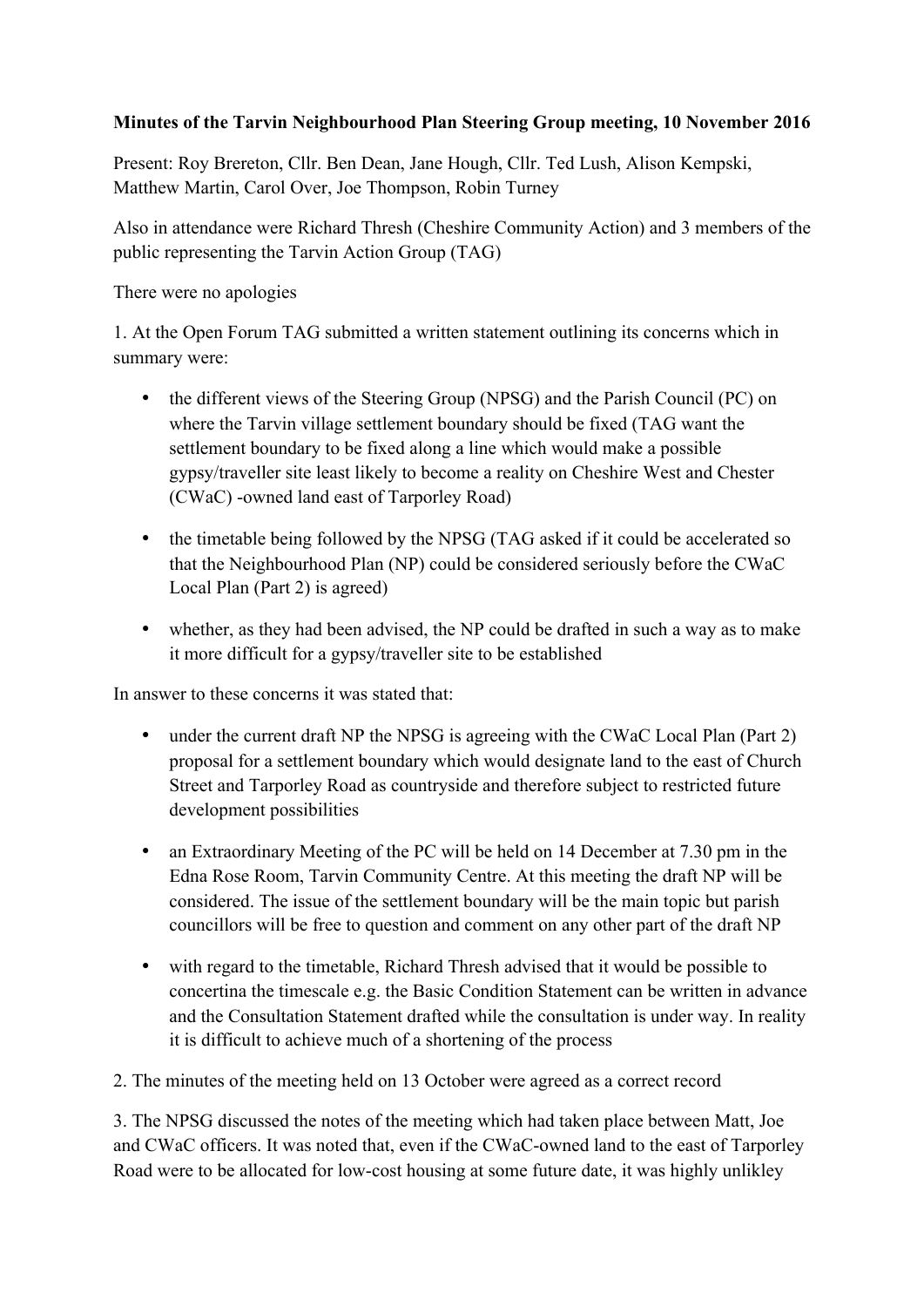that any such housing could be ring-fenced for Tarvin residents (However, although not said at the meeting, it is worth noting that Muir Group Housing Association recently advertised the availability of two shared ownership properties on the Saxon Heath site on Tarvinonline i.e. targeted specifically at Tarvin residents). It was considered that work should be undertaken now to consider housing need beyond 2030

4. The NPSG considered each of the draft NP chapters in turn. Richard Thresh advised that all the policies should be framed in the context of future land use proposals – this would still enable the NPSG to say what outcome it wanted e.g. the NPSG wants to promote three safe cycle routes which have been identified; the NP should therefore use statements such as:

"any future development that would impinge on safe cycle route ABSC should not be agreed"

"any future development adjacent to the proposed line of safe cycle route ABC should contribute to its delivery"

**All authors** need to think how this should be applied to their chapter

Specific comments on each chapter were as follows:

- a) Foreword shorten to one page **Ted**
- b) Create a General Policies chapter **Ted**
- c) Housing
- (i) policy statements need to justify the proposed maximum of 5 units
- (ii) delete sentence beginning "A review of Green Belt assignment"
- d) Recreation **Robin/Carol** to produce revised draft
- (i) rename chapter as Leisure
	- (ii) review paragraph numbering
	- (iii) include maps of sites for playing fields/all-weather pitch and safe cycle routes
	- (iv) explain how potential sites have been ranked
	- (v) all NPSG members to comment on the analysis of the sites

e) Landscape and Environment – **Alison/Jane** to produce revised draft

(i) ridge and furrow south of Tarporley Road – if there is no evidence this must be removed or reworded

(ii) policy X delete last part of sentence "...unless very special circumstances"

(iii) sites of green space value confirmed not to include land off Townfield Lane. Townfield Lane included under history